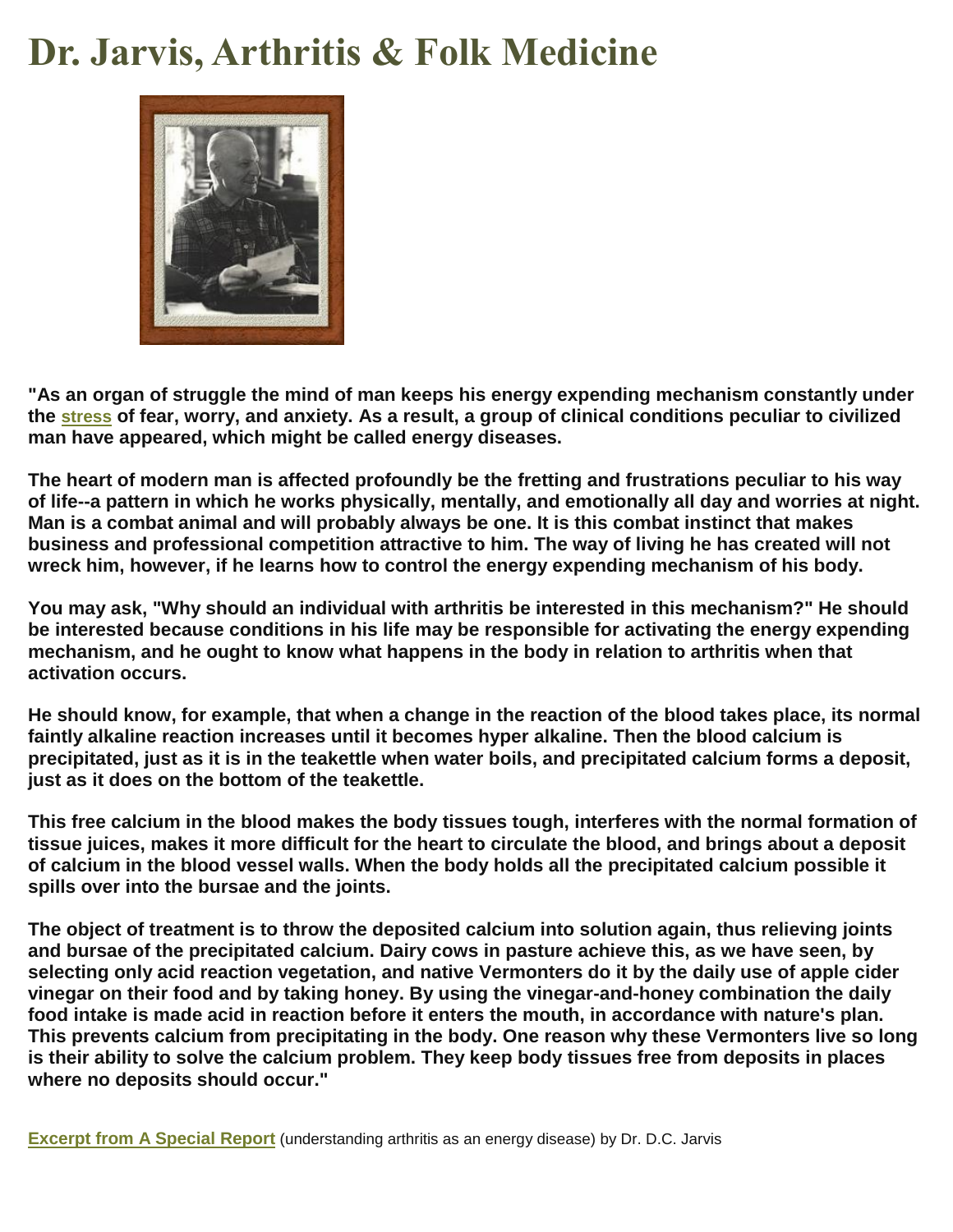## **The Tw[o Blood Ves](http://www.jcrowsmarketplace.com/drjarvisarthritisandfolkmedicine.aspx)sel Beds**



**Dr. D. C. Jarvis**

IT IS HELPFUL to someone who has arthritis if he has a working knowledge of the two blood vessel beds in the body. Knowledge of them came to folk medicine as Vermont farmers, slaughtering their animals for market and studying the color of the meat and the whiteness of the tallow, came to the conclusion that there was not enough blood in the animal body to fill all the blood vessels at the same time.

They taught young Vermonters, therefore, that the human body has three floors. The ground floor contains the digestive tract and other abdominal organs. The second holds the lungs and heart; while the top floor shelters the brain. and the sense of smell, sight, and hearing which keep an individual in touch with his environment.

In these three floors are two beds made up of blood vessels of various sizes, from the largest to the smallest. One of these beds is located on the ground floor, the abdomen, while the other is on the second and top floors of the body.

The young Vermonter is also taught that there are three trees in the body. One is the digestive tree, with its roots in the stomach. The second is the blood vessel tree, with its roots in the heart; while the third is the nerve tree, whose roots are in the brain. In order to nourish these trees suitably it is necessary that the blood mass in the body be able to shift from one blood vessel bed to the other, changing back and forth according to the nutritional needs of the three trees, and as the body needs may require, whether the need is fight or flight or the normal activity of storing reserves against the day of need.

The blood vessel bed on the second and top floors supplies such tissues as heart, lungs, central nervous system, eyes, ears, the lining of the nose and throat, and the muscles of the arms, legs, and body trunk. On the ground floor the bed there supplies skin, stomach, intestines, liver, spleen, and kidneys. Muscles, brain, and lungs comprise what we call the blood lakes of the second and top floors, while the ground floor lakes are the skin, liver, and spleen.

When food is taken and digestion and absorption are necessary the blood mass in the body shifts from the second and top floor blood vessel bed to the ground floor bed. As it leaves the upper floors the diameter of all the tiny blood vessels, called capillaries, in the bed are lessened in size. This means that less blood carrying food material and oxygen, which body cells need to carry on their vital activity, reach these cells.

As a result of the lessened blood supply the body cells supplied by the second and top floor bed develop a nutritional need which is supplied by shifting the blood mass from the ground floor upward, as soon as it is possible to do so. When the mass leaves the ground floor the diameter of the capillaries is lessened, and in time the cells in this bed develop a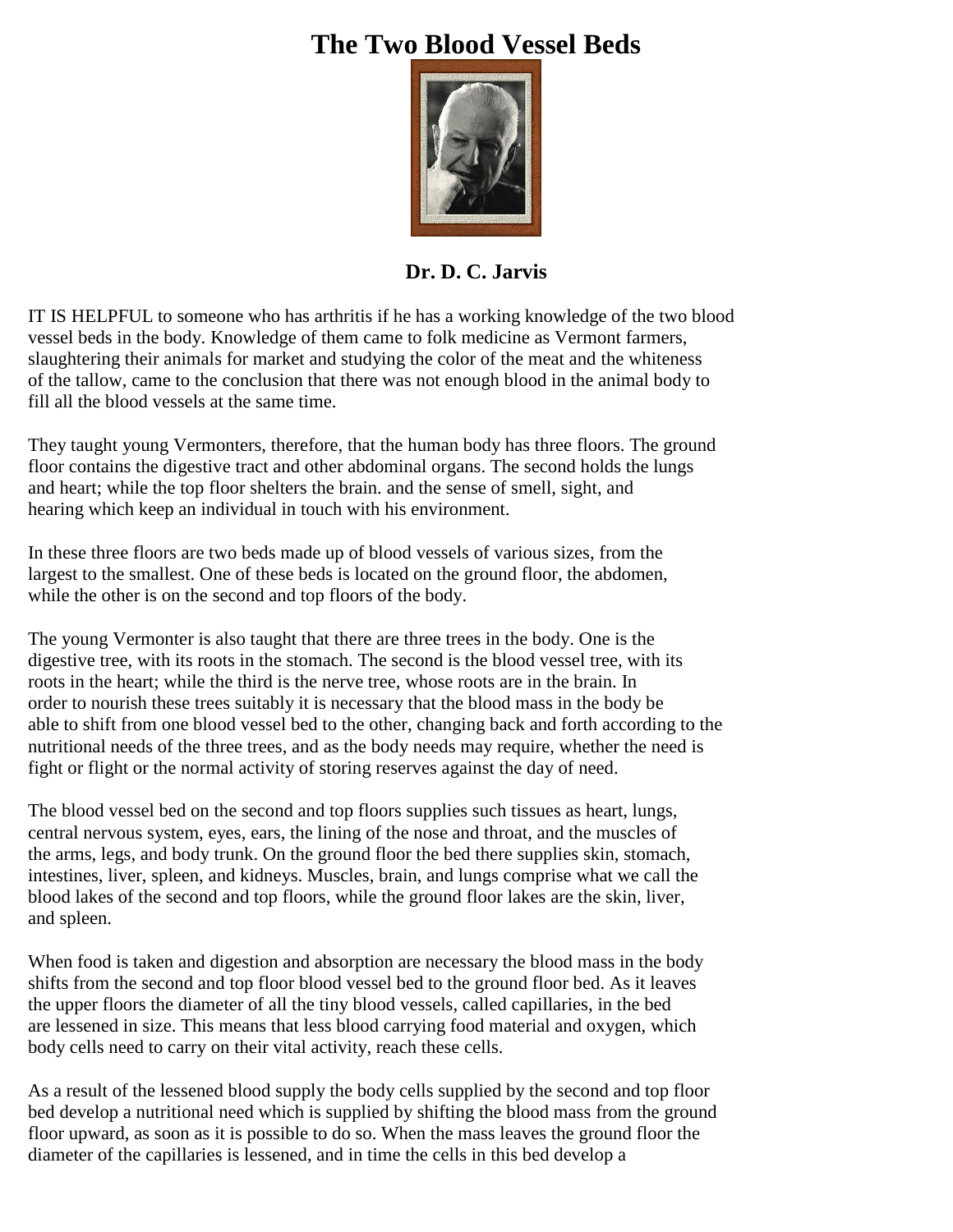nutritional need of their own, which is supplied in turn by a shift of the blood mass back to the ground floor.

We have, then, a balance existing between the two beds.

On the flexibility of this balance depends its usefulness. The increase and decrease in the size of the capillaries is changing constantly from one bed to another.

Shifting of the blood mass permits the maintenance of a higher level of body cell activity in one or the other of the beds, depending on whether body demands are for muscular work or for digestive uses. But if the shift of the mass does not take place readily, in accordance with body cell needs, the cells in one bed or the other rebel against the uncongenial environment which fails to furnish them with nourishment.

The result is that the individual becomes body conscious and recognizes that a certain part of the body is not behaving as it normally should. In nervously unstable people the balance between the beds is of great importance; they make the shift of the blood mass frequently and suddenly.

All our lives we must deal with a rhythm of increase and decrease in the size of the capillaries in these two vascular beds. Fundamentally the rhythm depends on the environmental factors present. When you shift the human motor into high gear you shift your blood mass from the ground floor bed to the second and top floor bed, in order to organize for aggressive action. Going into low gear the shift of blood is from top to bottom, to organize the body for peace and quiet and the building of reserves.

As a result of present-day stress and strain and the processing of many foods that we eat there is often an habitual constriction of the capillaries on the ground floor bed, and an increase in capillary size on the upper levels. Outward evidence of the blood mass's fixation on the second and top floor bed is the presence of a continued high blood pressure reading.

To break this fixation and restore a working balance between the upper and lower levels so that a greater part of the blood mass will shift back and forth as needed, Vermont folk medicine first prescribes a high natural carbohydrate food intake-that is, fruits, berries, leafy vegetables, root vegetables and a low protein intake represented by milk, eggs, cheese, meat, fish, poultry, and seafood.

With this done, four simple remedies are prescribed. They are apple cider vinegar, honey, **[Lugol's Solution of Iodine](http://www.jcrows.com/iodine.html)**, and kelp tablets. In combination they have a long record of success in breaking up the habit of locking the blood mass in the second and top floor blood vessel beds.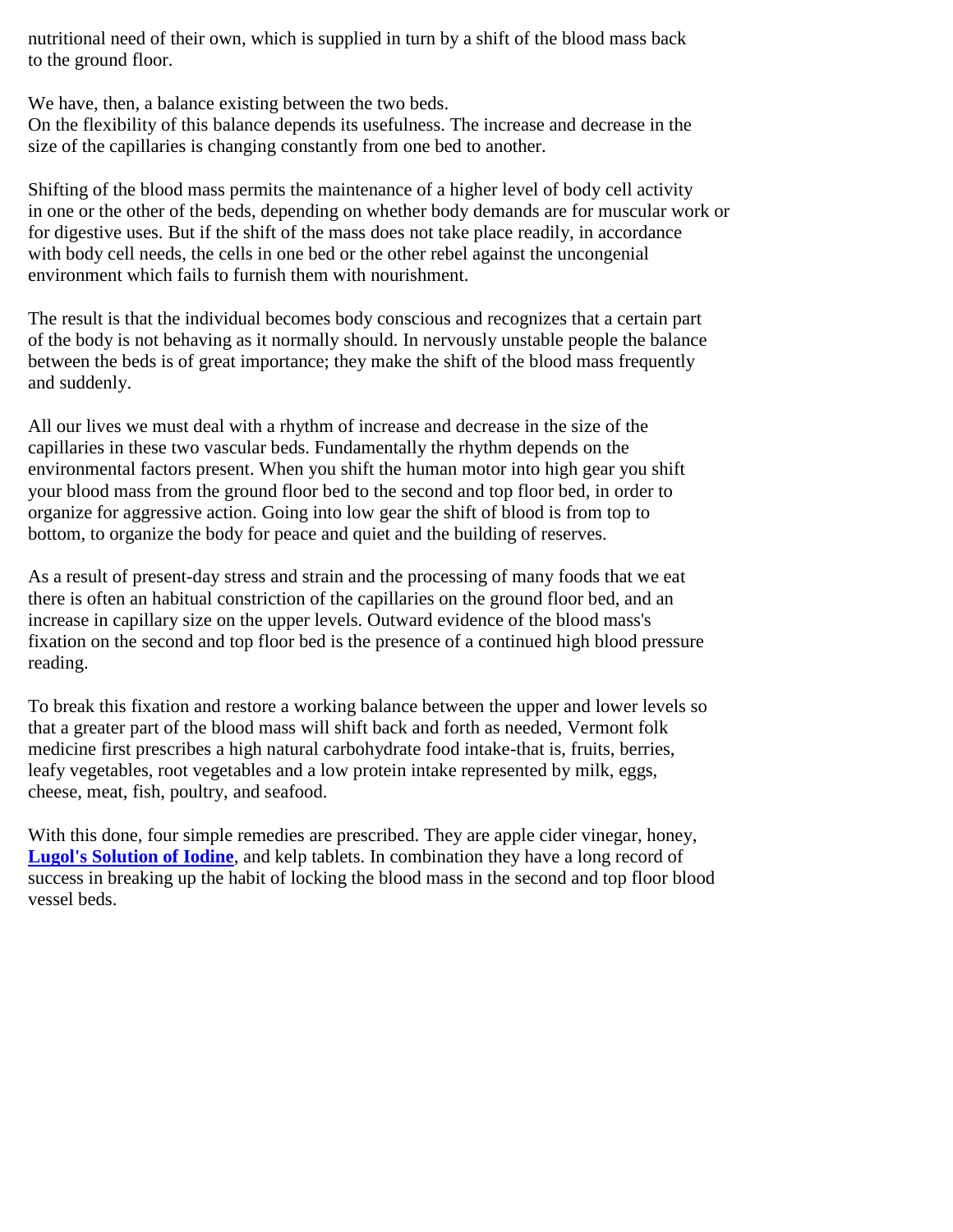### **The Treatment of Arthritis Dr. D. C. Jarvis**

To conclude, let me summarize what Vermont folk medicine prescribes for the treatment of arthritis, based on the trialand-error method developed over two centuries. The treatment has been considerably simplified with time, and today consists of the following five steps:

1. Two teaspoonfuls of apple cider vinegar and two of honey in a glass of water, taken at each meal. If, for any reason, this mixture is not accepted by the stomach at mealtimes it may be taken between meals midmorning, mid afternoon, or evening.

2. On Monday, ''''Wednesday, and Friday of each week, at one meal on each of these days, a drop of Lugol's solution of iodine is added to the glass of water containing the vinegar-and-honey solution.

3. One Kelp tablet tablet is taken at breakfast or at all three meals, whichever gives the best results.

4. A solution made from a half cup of vinegar and three cups of water is used to soak the hands and feet. It is applied by a cloth wrung out of this comfortably hot solution to other joints.

5. Biologic food selection is followed every day. This removes wheat foods, wheat cereals, white sugar, citrus fruits and their juices, and muscle meats like beef, lamb, and pork from the daily food intake. In the majority of individuals these foods produce an unwanted alkaline urine reaction when taken on rising in the morning.

Vermont folk medicine uses the same treatment for rheumatoid'" arthritis, osteoarthritis, gout, and bursitis. It does not differentiate between these but considers them as being manifestations of arthritis which are favorably influenced by the same treatment.

If one studies arthritis many years from the Vermont folk medicine viewpoint in time he comes to recognize it as an energy disease, due to a permanent organization of the energy expending mechanism of the body. All the folk medicine remedies used in the treatment of arthritis are those that end the permanent activity of the energy expending mechanism and bring peace and quiet to the body.

By favorably influencing the nervous, chemical, and endocrine parts of the energy expending mechanism the human motor is shifted from high to low gear. That is not only the essential approach to the treatment of arthritis, but the key to every man's good health.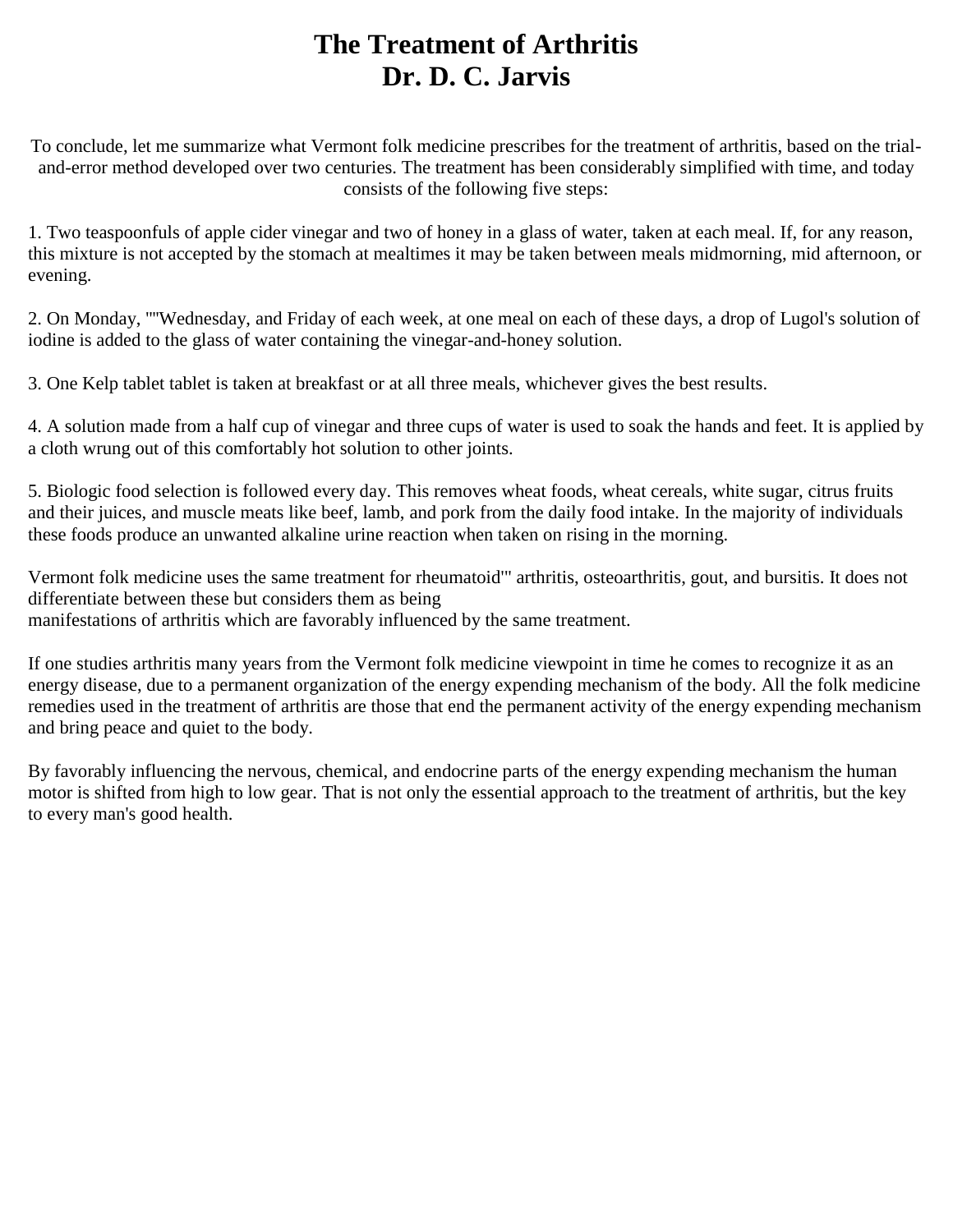## **Our Changing External Environment**

### **Excerpt From Arthritis and Folk Medicine**

**Dr. D.C. Jarvis**

#### **Also by Dr. Jarvis**

WE ARE BORN with an elaborate equipment for living. In many respects this equipment is fixed; a baby will never have more than two eyes and one nose. But in many other respects considerable leeway exists at birth for the modification of this constitutional equipment.

The equipment the infant brings with it at birth has been determined in important ways by the hereditary, physical, chemical, endocrine, and nervous impulses to which it has, already been subjected. Its further development and health are affected at every turn by its own reaction to different factors in its environment.

Human beings, we may assume, have never succeeded in establishing a way of living in which adaptation to environment has not been a problem that must be solved. This assumption is implied in the stock phrases of the biologist: "the struggle for existence" and "the survival of the fittest."

There are so many factors involved in adaptation to environment that a perfect individual adjustment is perhaps beyond human attainment. All we can hope for is to secure as nearly as possible a satisfactory working adjustment to environment that will allow each individual to live every day with some degree of pleasure and profit.

We do not live in a static world, as everyone knows. Our environment is constantly changing, with increasing speed as the decades of this century go by. Horse-and-buggy days now seem to us in the distant past, and long hours of laborious handwork have given way to mechanical gadgets which make living easier both within and without the home. Vacuum cleaners have replaced brooms. Automatic washing machines do the weekly wash better and quicker than old-fashioned tub and washboard. Electric and gas stoves eliminate the backbreaking work of making ready a woodpile for the winter months. Thermostatically controlled oil furnaces banish coal and ashes. Radio and television provide armchair entertainment.

It is becoming increasingly apparent that we live in a period of unusually rapid changes in every field- economic, political, social, and scientific. The tempo of living has speeded up correspondingly, making increased demands on the individual. We are faced with the need of a daily adaptation, both mental and physical, to an environment of everincreasing complexity.

Today a baby is born into an environment that bears little resemblance to the one that molded the bodies and minds of our ancestors for centuries. Yet the change has taken place almost without our noticing it or realizing its importance. Any modification in environment, however, inevitably and profoundly disturbs all living beings. "We have come a long way since the horse-and-buggy days, when we traveled slowly but safely along dusty roads, enjoying the scenery with the assurance that the horse would take us home.

Our manner of living has changed, too, simultaneously with the change in environment. Each of us does a great many more things than his parents and grandparents ever did. We take part in many more events, and every day we come in contact with more people. Quiet, unemployed moments are exceptional during the day.

In this modern environment of ours the demands on the physical side of our make-up have changed. It is a common observation how little it is necessary for us to walk these days, even when the distance is short. A good many people use their automobiles to ride only a few blocks, and jet planes whisk us over long distances in fantastically brief periods of time. Such body exercise, familiar to countless generations, as walking and running, tilling the land, and manual labor in rain, sun, wind, cold, and heat, all these have diminished greatly and in fact have virtually disappeared among our great urban populations.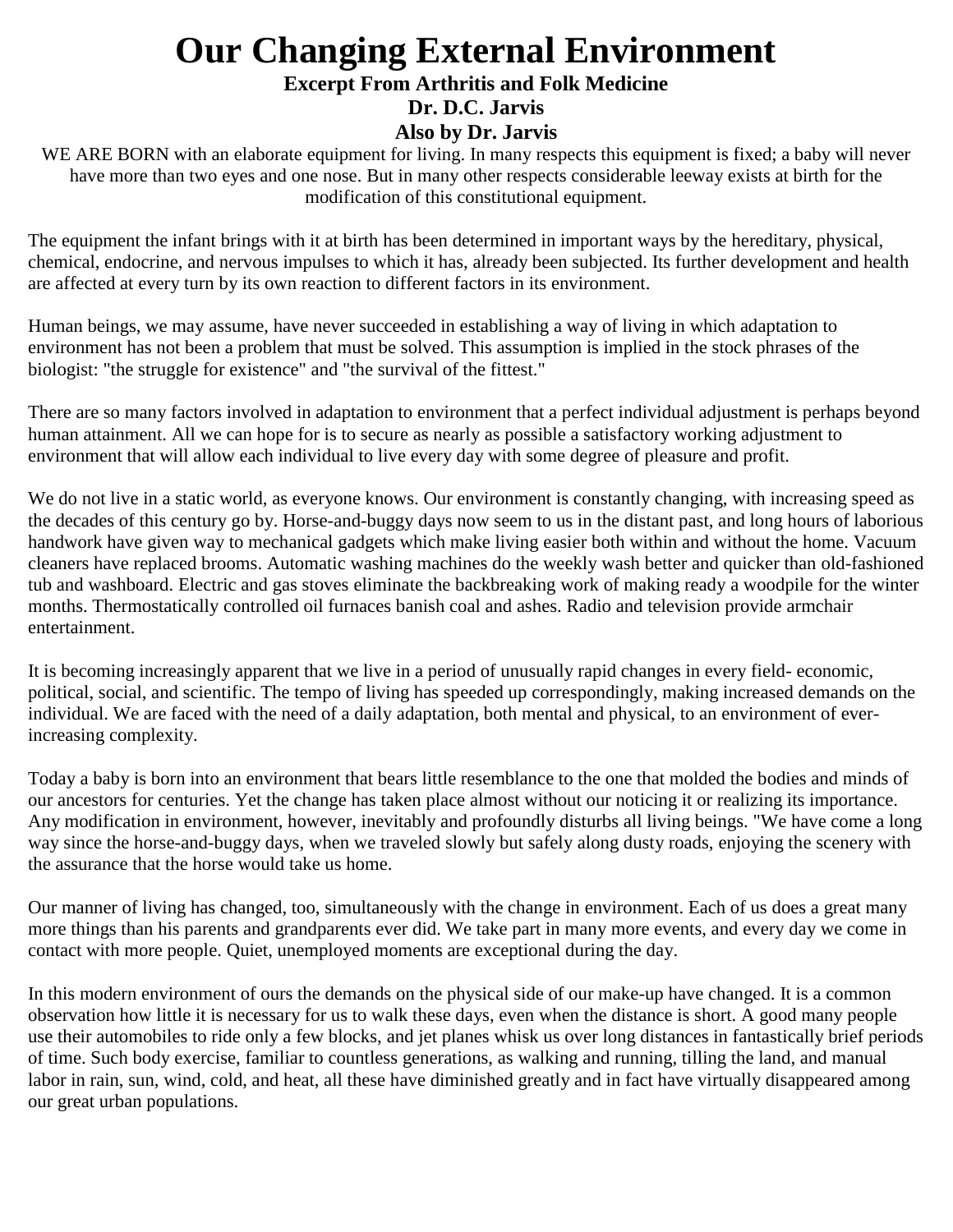These profound changes have occurred within a relatively short time span, and so it becomes necessary now to evaluate just how much the substitution of a new mode of existence for the old one influences the chemistry and physiology of the human body.

Every living thing depends intimately on its surroundings and adapts itself to any modification of these surroundings by an appropriate change. The problem, then, is to determine in what manner we have been influenced by the mode of life, the customs, the daily food intake, and the education imposed on us by our present civilization. We must, of necessity, gain a much better understanding of ourselves by doing so, and learn how better to adapt ourselves to our present environment.

The human body is a complex structure made up of many independent cells. In order to bring the whole to any degree of efficiency it is necessary to correlate the action of these cells. That is accomplished by means of hereditary control, chemical changes, endocrine gland secretion, nerve impulses, and our daily food intake.

The body lives in an ever-changing environment which permits rest, work, and acts of defense. These three states make different demands on the factors that correlate cell action. Acts of defense-closing the eyelids at the approach of dust, drawing the hand away from fire, the contraction of muscles for escape from danger-depend upon rapid and correlated action.

At present the environmental load our bodies carry includes food, water supply, weather changes, respiratory hazards, prolonged mental work, insufficient sleep, emotional unrest, unproductive worry, menstruation, accident, industrial injury, micro-organisms, viruses, insects, parasites, drugs, and allergens which produce an allergic reaction.

Health is a state of body and mind resulting from the successful adjustment of the body to environmental factors. Sickness is a departure from health, and is essentially the body's failure to adjust itself satisfactorily to environmental factors.

Between health and sickness there is a pre-sickness zone in which the individual realizes that all is not well. In this zone the body is failing to maintain a satisfactory adjustment to environment, and if that adjustment is not made, because the individual no longer knows how to make it, then he must adjust or be destroyed, in accordance with nature's law. For destructive purposes nature possesses harmful microorganisms, viruses, and such degenerative diseases as heart ailments and cancer.

As a necessary consequence of failure to adjust there must be an overcoming of the natural elasticity of the body functions beyond the margin of safety. That margin can be illustrated by the buffers of the blood, which keep the blood reaction stable within narrow limits during the course of normal physiological functions.

'When the limits of natural elasticity of body functions have been passed, however, changes of a more or less permanent nature will come about, which will be hidden temporarily by a compensatory mechanism permitting the body to

function, seemingly without flaw, perhaps, but nevertheless-: with a certain loss of elasticity. This process may well be continuous, so that in time even the margin of compensation is reached, and for the first time symptoms will show themselves. The margin of safety may be lessened from the very beginning of life by the racial, family, chemical, and anatomical patterns the individual inherits.

The ease with which the body carries the environmental load can be determined by observing the ease with which it recovers from fatigue. Recovery may be rapid, slow, or impossible because of chronic fatigue.

When the environmental load becomes too great to be carried successfully the individual becomes conscious of it by changes in his normal state of well-being that tell him something is wrong. At that point there may be no symptoms present which even a thoroughly competent physician could recognize. But if the situation continues unchecked, in time the symptoms appear which any doctor will recognize readily. That is the beginning of disease.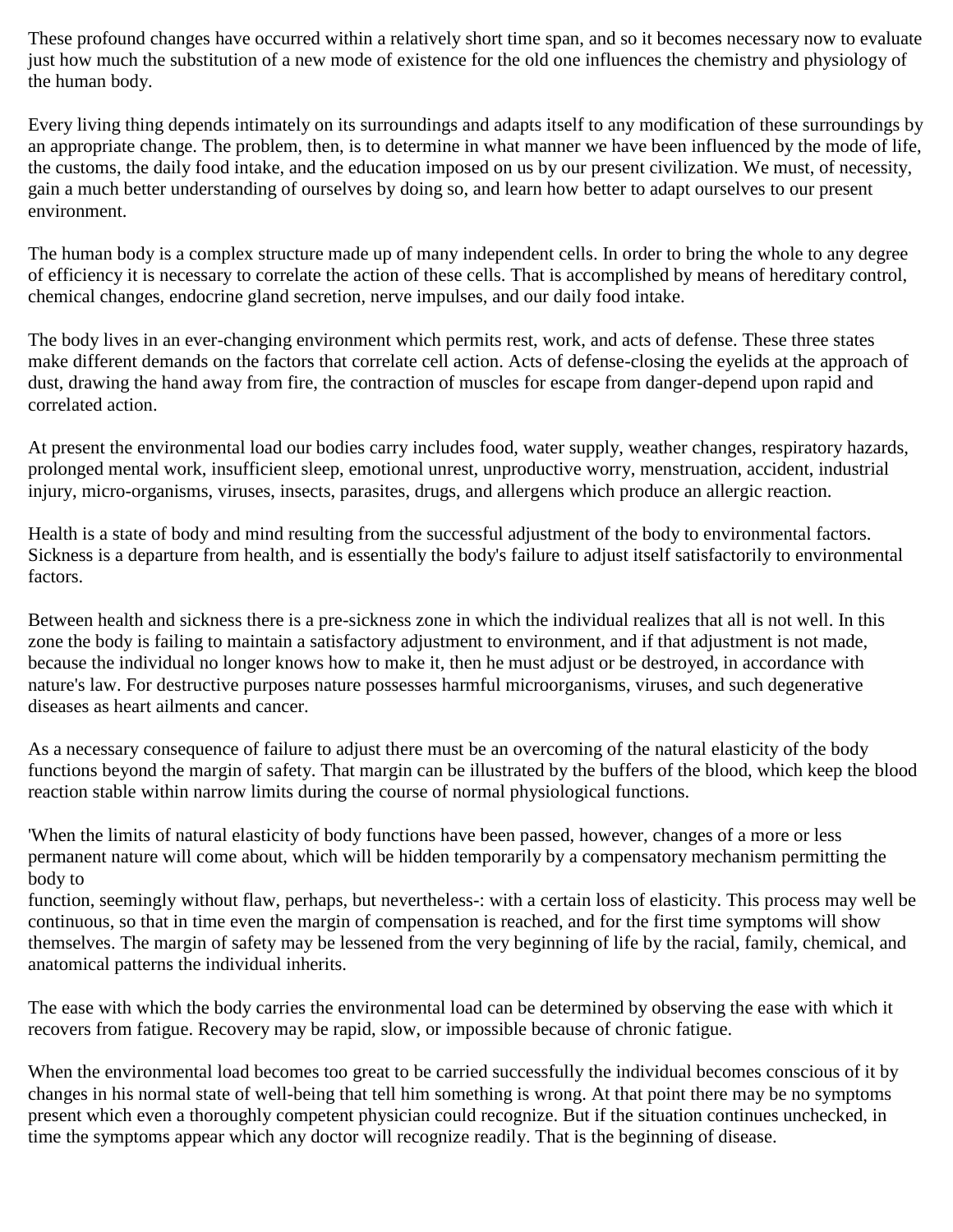A business or professional man regards his work as in dispensable to the success of his life, and recoils from am thing he feels might take him away from it. In the pursuit of his career he regards it as possibly fatal to everything he has worked for if he must take time out to regain his health For him the path is foreordained-an apprenticeship during which his executive ability ripens, and then a fulfillment of his talents at a time when he has still enough of life remaining to enjoy his reward. If he is to remain undefeated, however, he must be taught how to be sure of his health so he may practice the virtue of endurance. That means he must learn how to adjust himself to his environment, and be able to carry the environmental load successfully.

As I have pointed out, every human body has fighting equipment that enables it to organize for aggressive action either mental or physical. This organization was intended to be temporary, but our modern environment has made it permanent. When the body organizes for aggressive action, nervous, chemical, and endocrine gland changes take place temporarily, but if the organization becomes permanent the changes are no longer desirable.

"Whatever environment an individual finds himself in determines how the body must organize itself. If he lives close to the soil the demands will naturally be primarily on his muscles, and, conversely, if he is in business or a profession his brain will be called upon most.

According to the Bible God created man in His own image-a perfect being. After the creation he was placed in a garden where fruits, berries, edible leaves and roots, and honey were provided as his food. These were all acid in reaction and rich in minerals. The body that was designed for these primitive conditions has been subjected to the pressures of an utterly different environment in our time, but it contains within it still the ability to adjust itself if we would only follow the original plan for daily food intake.

If man fails to consume the needed acids and minerals or processes his food so it is lacking in these elements he becomes sick eventually. He is maladjusted.

Nature has established a wisely directed order for the benefit of man and beast, but in his ignorance man tries to rearrange things. wild animals, who know better, follow the order and never try to rearrange it. We have to learn that we can live scientifically, yet in doing so follow nature's order.

But let us see what else happens to us in the modern environment which is so far from natural law. when, for example, the sympathetic division of the autonomic nervous system is organized to arouse the body for aggressive action other changes take place in the body. The sympathetic division controls the alkalinity of the blood, so that when it is activated, naturally there is an increase of alkalinity. We can see that process reflected in the change of the norm2-1 acid reaction of the urine to alkaline.

Then, as we have already discovered, since calcium is precipitated in an alkaline medium, increased blood alkalinity produces a calcium effect on the walls of the body cells so that permeability of the cell wall decreases, preventing food material and oxygen from entering. The decrease shuts down the cell factory, which manufactures heat, energy, carbonic acid, lactic acid, phosphoric and sulphuric acid. This the action of the sympathetic division of the autonomic nervous system and of the adrenal glands cuts off the vital activity of the body cells.

In modern life new factors have appeared in our environment which convert this emergency arousal of the sympathetic division and the adrenal glands into a permanent organization which it was never intended to be. These are the factors:

- 1. Wheat foods and wheat cereals.
- 2. White sugar.

3. Pasteurized milk, which changes the normal acid reaction as it comes from a healthy cow to an alkaline reaction not in· tended by nature.

4. Muscle meats like beef, lamb, and pork, which modern refrigeration has made available for food every day.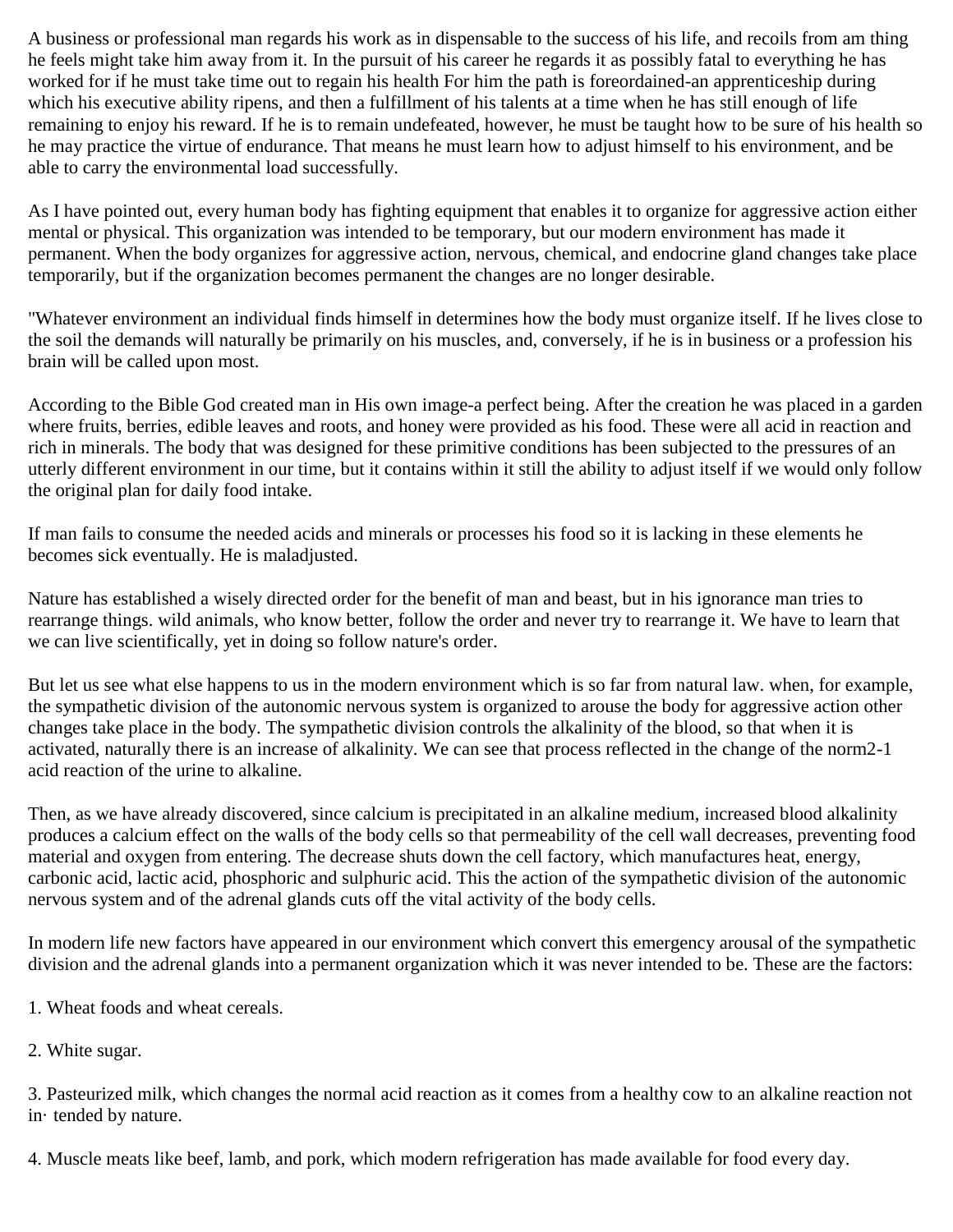- 5. Citrus fruits and their juices transported to places where they do not grow naturally.
- 6. Mild or severe cold.
- 7. Prolonged physical work.
- 8. Prolonged mental work, made possible by artificial lighting:
- 9. Emotional upsets.

#### 10. Grief.

- 11. Unproductive worry caused by the necessity to meet economic needs.
- 12. Financial upsets.
- 13. Social conflicts.
- 14. Family maladjustments.
- 15. Nervous tension states.
- 16. Cigarette smoking.
- 17. 'Weather changes.
- 18. Drinking water rich in calcium.
- 19. Processed foods.

The permanent emergency organization produced by these factors, singly or in various combinations, causes a marked change in an individual's character. Irritability, failure to correlate decision and action, inability to engage in swift action, chronic fatigue-these are some of the symptoms.

Further, the nature of his food intake begins to change.

He develops a sweet tooth to supply the liver with the sugar which an overactive sympathetic division demands must be thrown into the blood stream to suffuse the blood. There is a decrease in the desire for vegetables, fruits and natural acid drinks made from fruits, and vegetable juices, with the result that the environmental factors nature depended on to terminate the emergency action of the sympathetic division and adrenal glands are no longer available to the body .

With that failure the permanent organization is firmly established and makes its presence known by the following symptoms:

- 1. There is a loss of the will to win.
- 2. Loss of physical and mental endurance takes place.
- 3. Irritability appears, and the individual becomes unsocial.
- 4. The face is unusually pale, suggesting the possible presence of anemia.
- 5. Sensitivity to cold.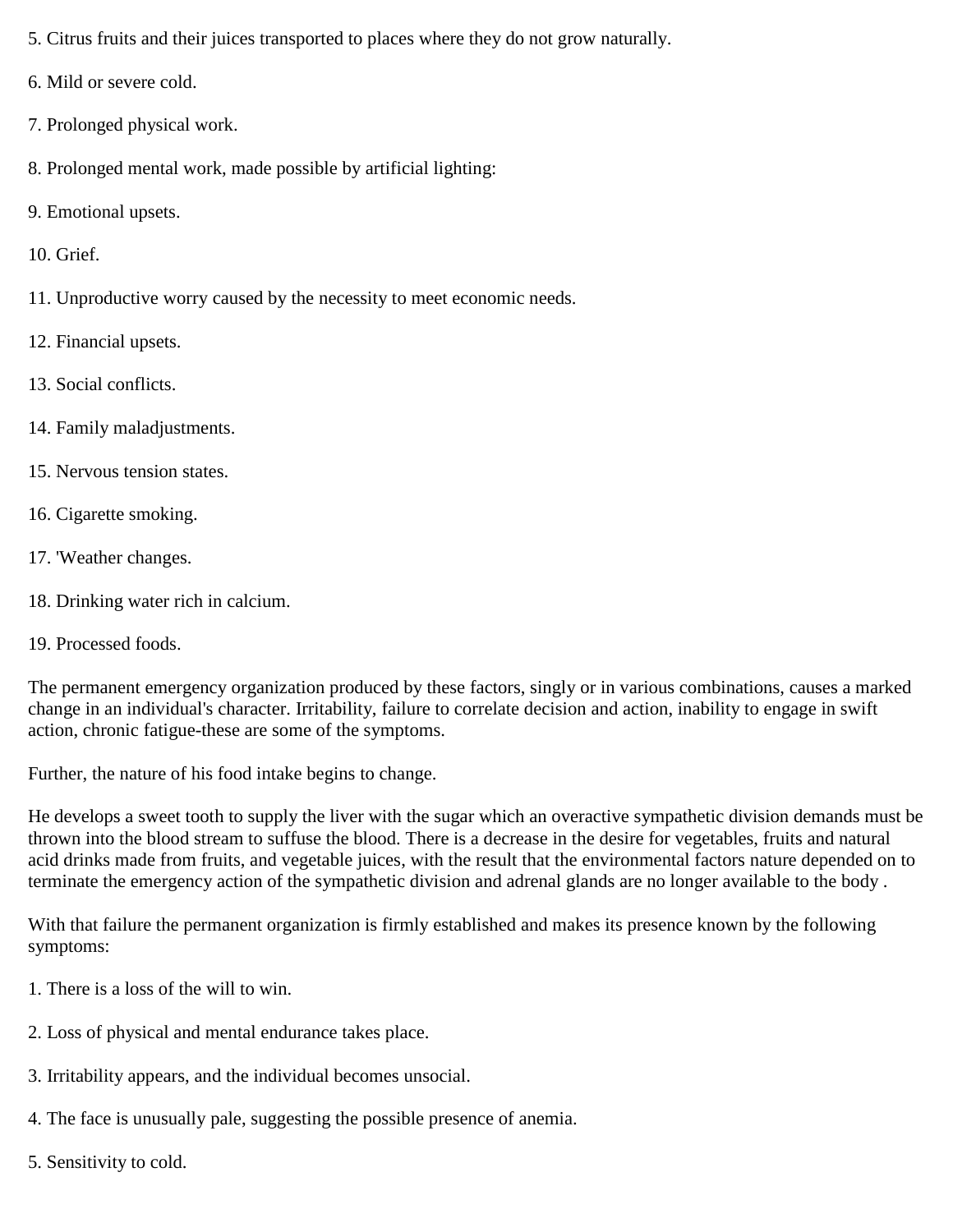- 6. Feet, hands, and nose are usually cold.
- 7. There may be increased frequency of urination.
- 8. The nose is inclined to be wet at times, and there may be an increased amount of moisture in the eyes.
- 9. Postnasal dripping is generally present.
- 10. There may be seepage from the Para nasal sinuses.
- 11. Belching of gas from the stomach and heartburn are often present.
- 12. Digestion is weakened.
- 13. Constipation is the rule.
- 14. The systolic blood pressure is likely to be increased.
- 15. A dry skin is the rule.

16. There is a tendency to thickened places on the skin, as shown by the presence of corns and calluses on the feet.

An individual with a permanent organization of the emergency mechanism in the body may not have all these changes present, but a majority of them will be.

If you want to know whether your body is permanently organized for emergency ask yourself these questions:

1. Do you sleep well at night? Whether your emergency equipment's over activity is temporary or permanent, sleep will not come when you want it. You will not fall asleep easily, and when you do it will not be sound, and will not bring you to the beginning of a new day refreshed as you would be by normal sleep.

2. Is your appetite good? One of the results of over activity is depression of digestive activities, and with this goes a lessening or failure of appetite.

3. Are you constipated? Normal movement of the intestinal tract is slowed when emergency equipment is dominant.

4. Have you gained weight recently? In the emergency state your waistline measurement is likely to increase as time passes.

If you answer yes to these questions there is certainly temporary or permanent organization of the emergency equipment in the body. It can be terminated by taking two teaspoonful's of apple cider vinegar and two teaspoonful's' honey in a glass of water at each meal. One must, in brief know how to restore the body physiology and chemistry to normal. I have learned how to do this from Vermont fol medicine. I have summarized the prescription, but let me spell it out a little more carefully now.

Besides the vinegar-and-honey treatment, we must return to natural foods. White flour foods and white sugar must be removed from the daily food intake because they are highly refined, which removes the minerals the body depends on to rebuild and maintain body tissues. 'Without these needed minerals the body deteriorates, like a piece of land that has lost its fertility and run down.

A man's inheritance may carry him to fifty years of age, but after that it is up to him to rebuild his body and maintain it successfully during the later years if he wishes to come to the sunset years with good eyesight, good hearing, mental and physical vigor, and no appearance of senility.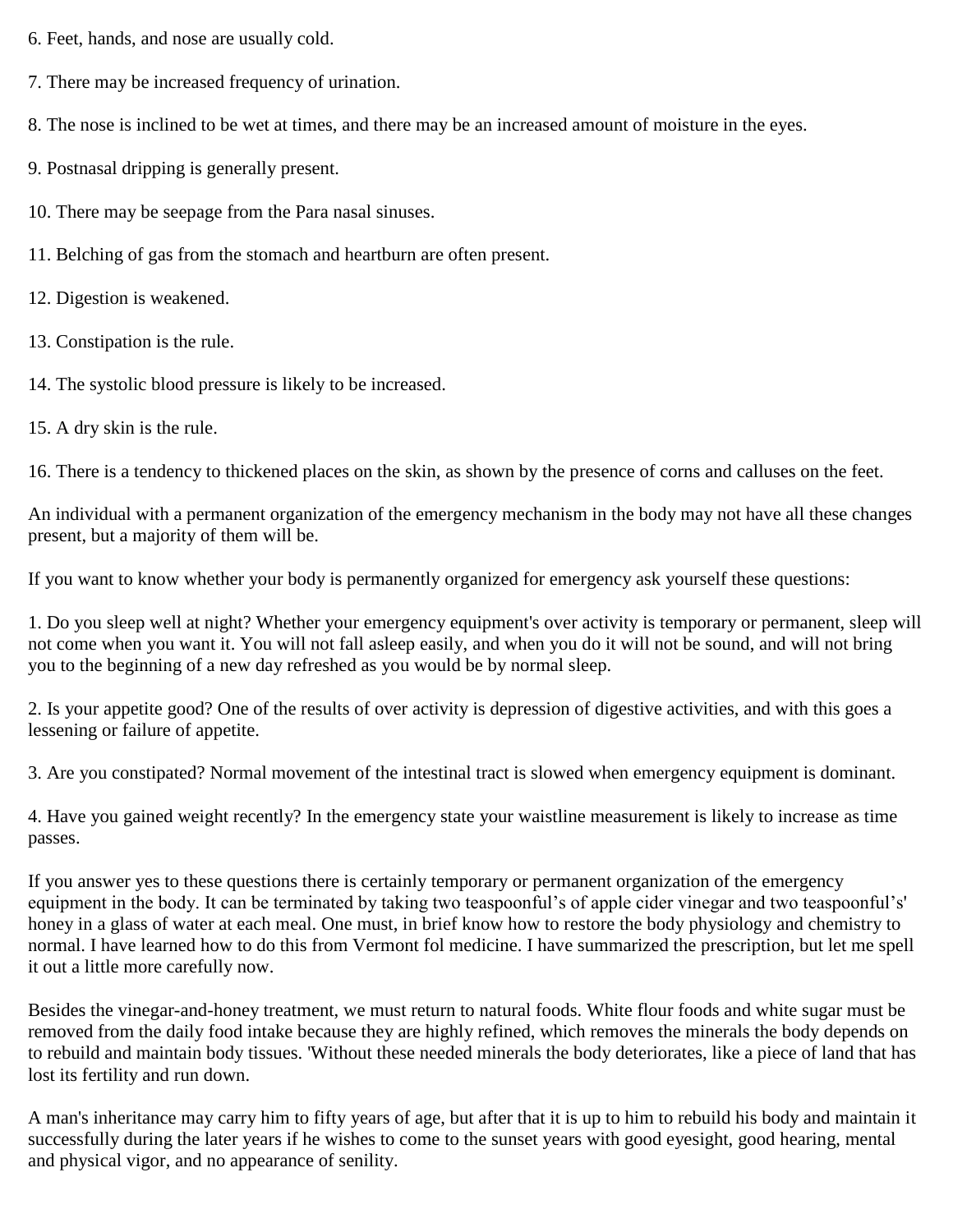Native Vermonters living close to the soil refer to white flour, white sugar, packaged cereals, and processed foods as "civilized foods." They exchange white flour bread for rye or corn bread and other rye and corn foods. Corn oil is used in cooking. This oil helps allergic conditions.

I learned from Vermont folk medicine that a child with asthma who wheezes at bedtime will stop and get a good night's sleep if he gets a tablespoonful of corn oil. In an adult it decreases the wheezing fifty per cent if taken at bedtime. Corn oil, furthermore, if applied to the eyelids at bedtime as one applies an ointment to the edge of the eyelids, will favorably influence granulation.

For these and other reasons corn oil is used in cooking because it contains several unsaturated fatty acids which help to terminate the organization of the emergency organizing equipment.

White sugar is exchanged for honey to sweeten foods, because it acts as a sedative and has a mild laxative action. Muscle meats like beef, lamb, and pork are taken only once a week because they stimulate the emergency equipment. Meat is exchanged for eggs, cheese, fish and other seafood. Yogurt and cottage cheese are also valuable foods to help terminate the emergency situation. Citrus fruits and their juices must be removed from the daily intake if you live in the northern part of the United States.

Heat changes the chemistry of the body, which is shown by the presence of an alkaline urine reaction before taking a hot bath and the presence of an acid reaction afterward. In Vermont, cold produces an alkaline urine reaction and citrus fruits produce the same thing in the majority of natives. For that reason we exchange citrus fruits and their juices fo fruits that are grown in cold climates, like apples, grapes and cranberries. All these grow wild in Vermont.

As I study the foods native Vermonters remove from their intake I have learned that the majority of these foods shift the normal acid urine reaction to alkaline, which is evidence that they activate the emergency organizing equipment. Instead of them the Vermonters use leafy and root vegetables berries, apples, grapes and cranberries, honey, nuts, fish game, and poultry.

To these may be added a food supplement in the form of kelp tablets. I learned about the use of kelp from Professor Cavanaugh, of Cornell, who did a great deal of research on it. Because of its mineral and vitamin content derived for the ocean it represents an ideal food supplement.

The potassium in honey, kelp, apple cider vinegar, vegetables, fruits and berries will depress an overactive emergency organizing equipment and lessen its activity so that it will be available only when needed. Two teaspoonful's of apple cider vinegar and two of honey in a glass of water, taken at each meal or between meals, will also help a great deal to bring about this happy and healthy result.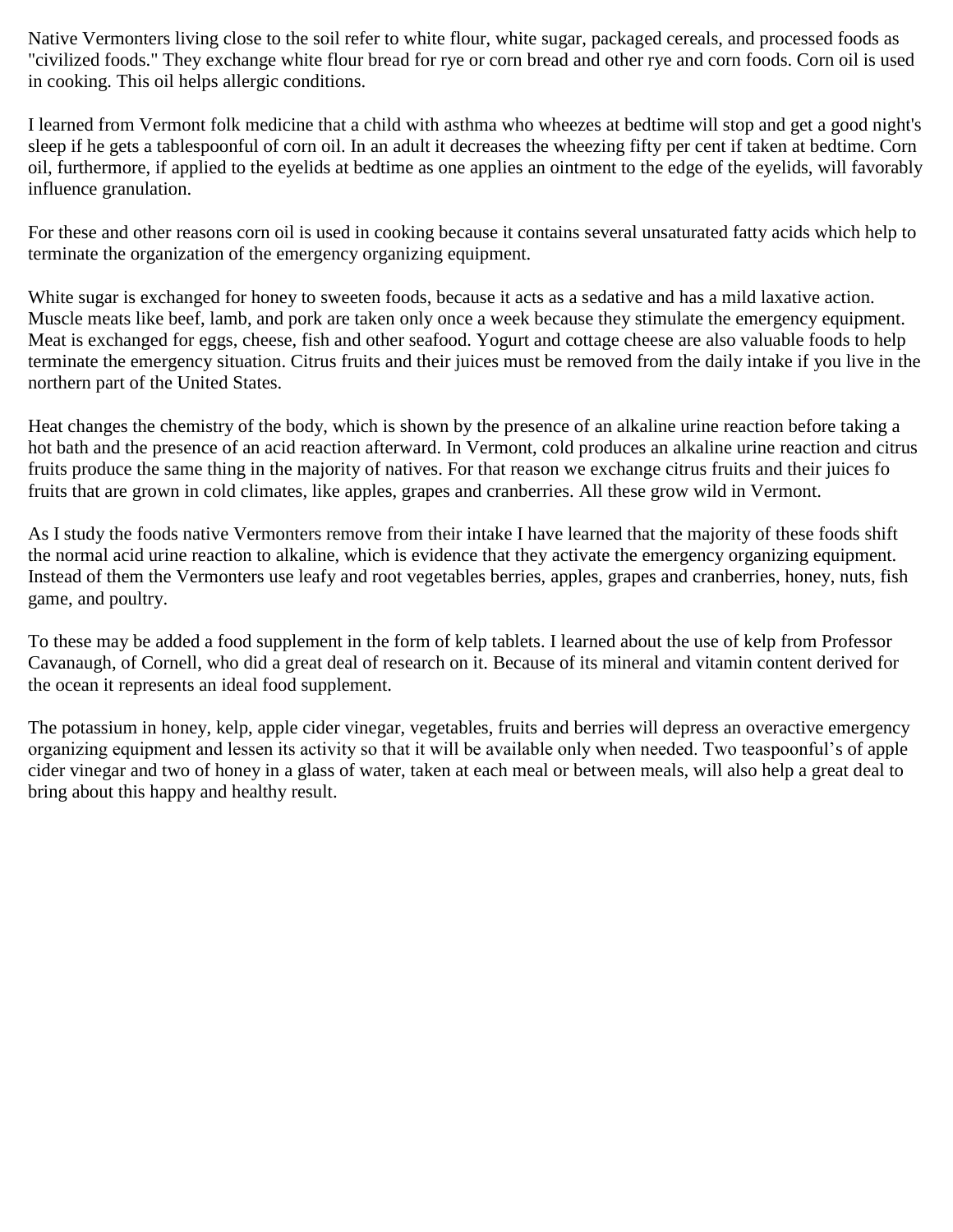

### **" I believe the doctor of the future will be a teacher as well as a physician. His real job will be to teach people how to be healthy." [Dr. D.C. Jarvis](http://www.jcrows.com/jarvis.html)**

# **The Influence of Weather Changes on Health**

**[Our Changing External Environment](http://www.jcrows.com/jarvisenvironment.html) [Dr. D.C. Jarvis](http://www.jcrows.com/jarvisbio.html)**

What do the twenty-three storm tracks that cross Vermont on their way to the Atlantic Ocean do to those of us who live in Vermont? The weather changes every few days because of the storm tracks that pass over Vermont. During the past two hundred years Vermonters have learned how to adjust their body to these frequent weather changes. William F. Petersen, M.D. of Chicago, Illinois taught me how to use the story of an Indian in a canoe in teaching the succeeding generations of Vermonters the influences of these frequent weather changes on the human body.

Let us put an Indian in a canoe and let him float about on a calm sea. The Indian was not designed to live on the water, but he invented the canoe and he built it with simple tools devised by his brain and he made use of simple materials provided in his environment. As long as the sea is calm he will get along very well. There is little work and little strain ... even a sick Indian or and old Indian can survive. Now we will add wind and weather to the picture. Our Indian must now do real work. If the canoe is poor or the paddle breaks, he will be in trouble. Automatically he must balance and coordinate. Some of this he does by conscious effort and some of the movements are an action produced by the transmission of an impulse which creates action independently without a conscious effort on the part of the individual. We observe this happening with involuntary winking when the eye is threatened. In such a seemingly simple process an immense number of different tasks in the body of the Indian must be completed. When some muscles contract, others must relax. The blood vessels in the working muscles must at the same time dilate and the heart must pump more blood.

But while the heart is doing this the liver must give up sugar so that the muscles can have more energy. In the meantime the lungs must increase their breathing rate in order to remove accumulating carbon dioxide from the body. At the same time there is water loss from the lungs and skin and more water must flow from the tissues into the blood. It is a smooth and endless, uninterrupted chain of events as adjustments follow, adjustments.

Of course, our Indian in the canoe cannot keep up the pace indefinitely. Sooner or later he will be fatigued, either because his stores of energy will be exhausted or waste products will accumulate. An indefinite strain means an ultimate collapse.

Instead of the moderate strain of a stiff breeze and a choppy sea let us put our Indian and his canoe through a gale and some waves that are really big. Now life will depend wholly on his strength and on the quality of his equipment. But if in addition there is some sudden increase in the environmental influence, he may be swamped. Even if he isn't the canoe may take in water. Then it will not handle so readily; a lesser strain that may now be added may provide the final blow that wrecks him.